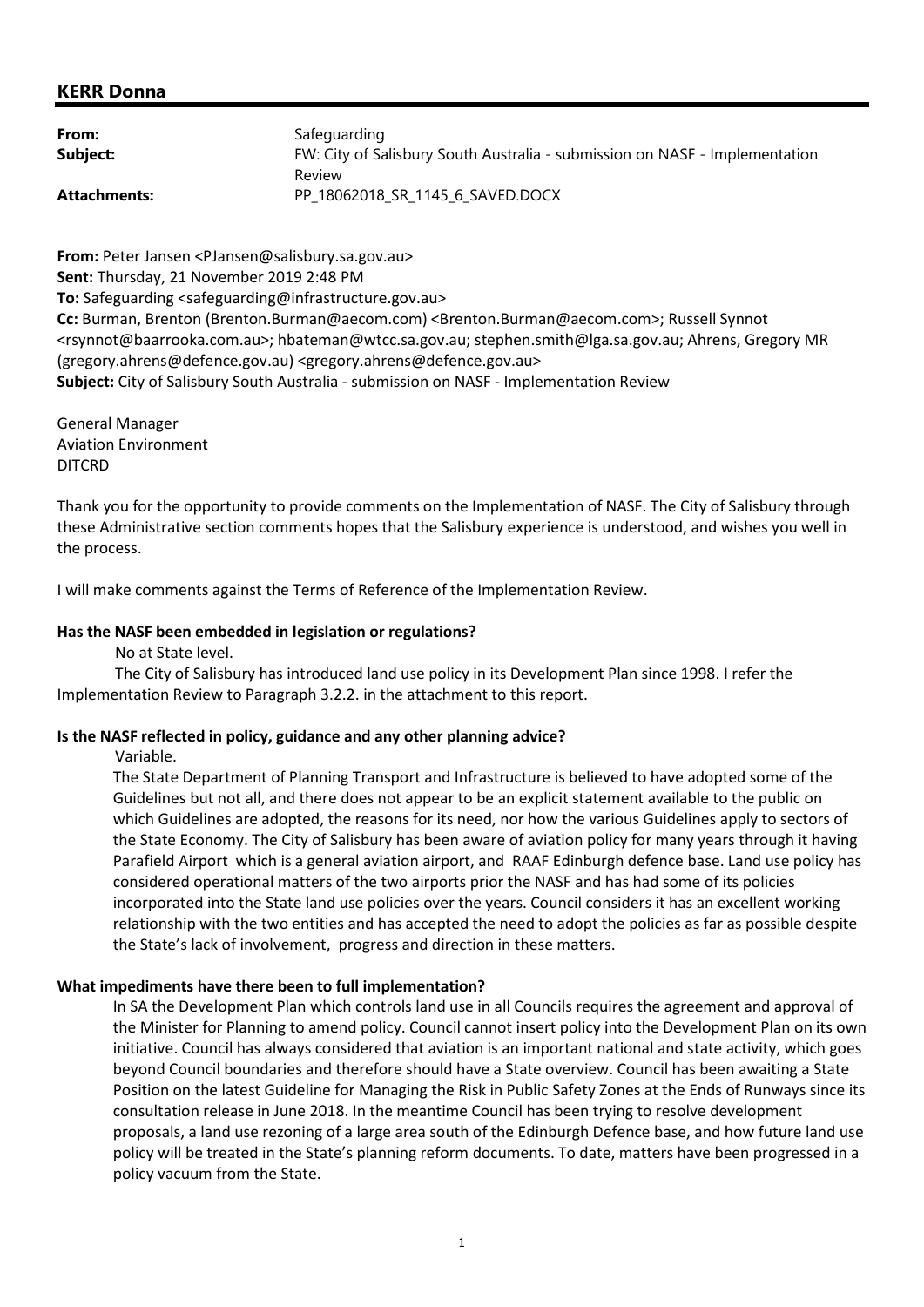The application of the Defence base public safety zones if applied will affect a huge area which contains a significant amount of existing residential occupied land. The Guideline indicates that it will not apply retrospectively, but will apply to future applications. Council has been awaiting an explicit statement from the State that the Guideline will or will not apply to the Edinburgh base . It could improve the Guideline if it contains a list of excluded airports.

### The level of awareness, consideration and use of the NASF principles and Guidelines A to I by relevant government agencies, public and private airport operators?

The experience of the Council has been that it has taken a long time before the knowledge of the Guidelines worked its way into many government agencies. The major airports know of the Guidelines. The public and developers do not know of the restrictions on land use near airports.

### The level of industry and community stakeholder awareness and familiarity with the NASF framework and guidelines?

Council has been aware of the NASF since its initiation. This has developed in conjunction with our relationship with AAL and PAL. It has been frustrating in our dealings with State on the aviation policy proposed in the Planning Design Code to find that there is little appreciation or knowledge of the extensive prior work that Salisbury, West Torrens and other Councils have done in conjunction with the Airport Planning Coordination Forums and Consultative Committees. It was anticipated that the new planning system would enable interrogation of land with all the relevant aviation land use controls and linkages such as the AS 2021 only to find that information is not being provided in the Planning and Design Code and will need to be sourced elsewhere by developers.

### Any specific case studies to illustrate the impact of NASF on land use planning decisions

I refer to the attachment with this email for an example of the potential impacts on land use planning decisions. It is the consideration of the Public Safety Zone south of the Edinburgh defence base and its extent and implications. I would also advise the Implementation Review of the items a – I listed in the attachment's Recommendation 4. Council would consider that these listed items would improve the value of the Public Safety Guideline and thereby increase its relevance to the community. I reiterate impact of the incremental impact of all the Guidelines on land use around airports, particularly as it is magnified in the City of Salisbury case through it having two significant airports in its area.

Once again, the City of Salisbury wishes you well in your deliberations and trusts that the comments above add to your knowledge and help guide the Review.

Please direct any questions to myself

Thank you.

Peter Jansen Senior Policy Planner Economic Development & Urban Policy D: 08 8260 8148 E: pjansen@salisbury.sa.gov.au

City of Salisbury 12 James Street, Salisbury, South Australia, 5108 P: 08 8406 8222 F: 08 8281 5466 TTY: 08 8406 8596 W: www.salisbury.sa.gov.au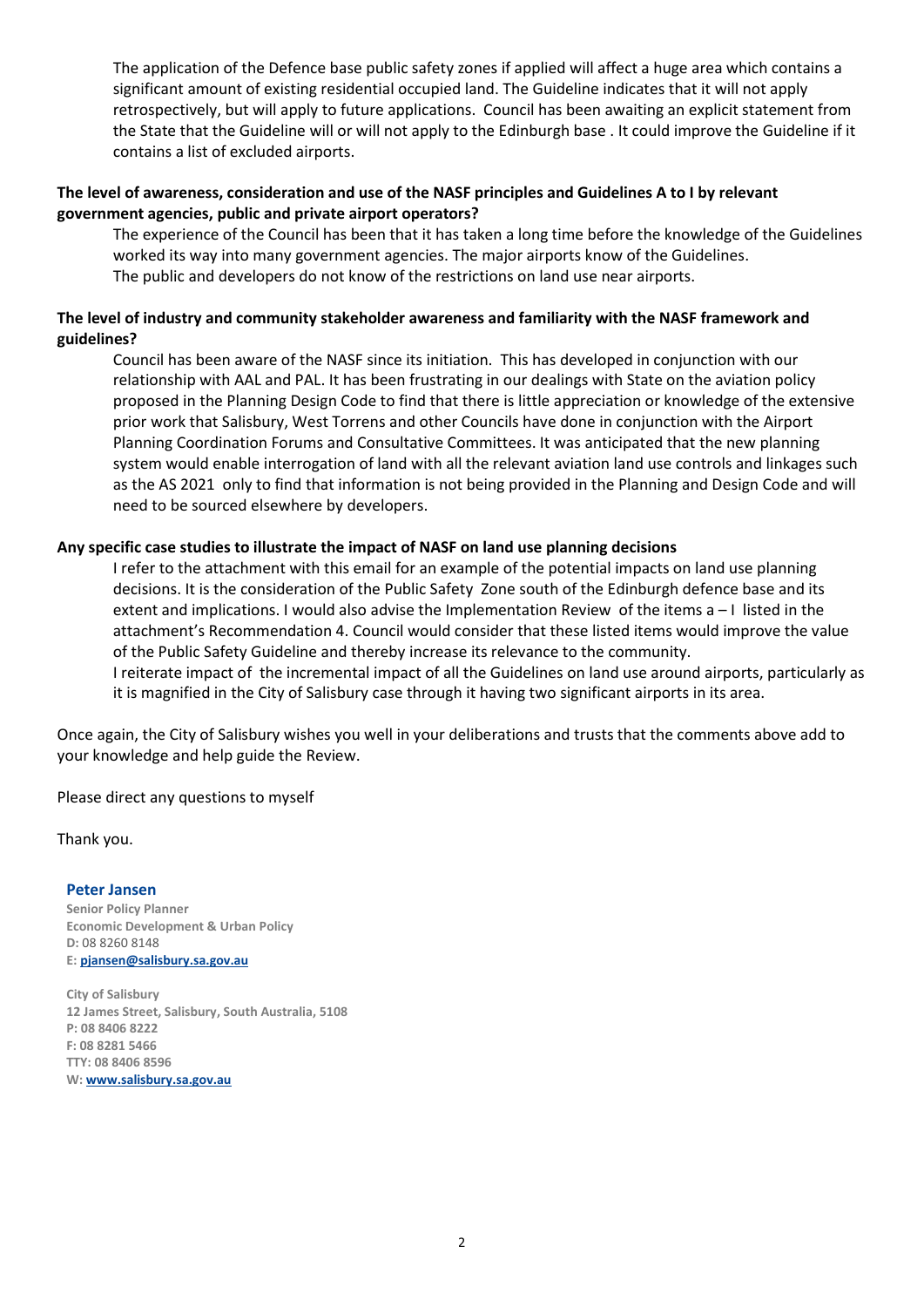| <b>ITEM</b>            | 1.3.2                                                                                                                                                                                                                                                                                                                                                                                                                                                                                                                                                                                                                                                                                                                                                                                                                                                                                                                                                                                                                                                                          |       |              |
|------------------------|--------------------------------------------------------------------------------------------------------------------------------------------------------------------------------------------------------------------------------------------------------------------------------------------------------------------------------------------------------------------------------------------------------------------------------------------------------------------------------------------------------------------------------------------------------------------------------------------------------------------------------------------------------------------------------------------------------------------------------------------------------------------------------------------------------------------------------------------------------------------------------------------------------------------------------------------------------------------------------------------------------------------------------------------------------------------------------|-------|--------------|
|                        | POLICY AND PLANNING COMMITTEE                                                                                                                                                                                                                                                                                                                                                                                                                                                                                                                                                                                                                                                                                                                                                                                                                                                                                                                                                                                                                                                  |       |              |
| <b>DATE</b>            | 18 June 2018                                                                                                                                                                                                                                                                                                                                                                                                                                                                                                                                                                                                                                                                                                                                                                                                                                                                                                                                                                                                                                                                   |       |              |
| <b>PREV REFS</b>       | Policy and Planning<br>Committee                                                                                                                                                                                                                                                                                                                                                                                                                                                                                                                                                                                                                                                                                                                                                                                                                                                                                                                                                                                                                                               | 1.4.2 | 16 Feb 2009  |
|                        | Policy and Planning<br>Committee                                                                                                                                                                                                                                                                                                                                                                                                                                                                                                                                                                                                                                                                                                                                                                                                                                                                                                                                                                                                                                               | 1.5.4 | 19 Sept 2011 |
|                        | Policy and Planning<br>Committee                                                                                                                                                                                                                                                                                                                                                                                                                                                                                                                                                                                                                                                                                                                                                                                                                                                                                                                                                                                                                                               | 1.3.1 | 16/03/2015   |
|                        | Policy and Planning<br>Committee                                                                                                                                                                                                                                                                                                                                                                                                                                                                                                                                                                                                                                                                                                                                                                                                                                                                                                                                                                                                                                               | 1.3.3 | 16/02/2015   |
| <b>HEADING</b>         | National Airports Safeguarding Framework - Proposal for Public<br><b>Safety Zones</b>                                                                                                                                                                                                                                                                                                                                                                                                                                                                                                                                                                                                                                                                                                                                                                                                                                                                                                                                                                                          |       |              |
| <b>AUTHOR</b>          | Peter Jansen, Strategic Planner, City Development                                                                                                                                                                                                                                                                                                                                                                                                                                                                                                                                                                                                                                                                                                                                                                                                                                                                                                                                                                                                                              |       |              |
| <b>CITY PLAN LINKS</b> | 1.4 Have well planned urban growth that stimulates investment and<br>facilitates greater housing and employment choice.<br>1.2 Be the place of choice for businesses to invest and grow within<br>South Australia, nationally and internationally.<br>Choose an item.                                                                                                                                                                                                                                                                                                                                                                                                                                                                                                                                                                                                                                                                                                                                                                                                          |       |              |
| <b>SUMMARY</b>         | The National Airport Safeguarding Framework has a number of<br>Guidelines that seek to protect the operations of airports and the<br>communities around them. The latest Draft Guideline is now out on<br>consultation and affects areas around Parafield Airport and the<br>Edinburgh RAAF Base. The draft Guideline identifies Public<br>Safety Zone areas that will require land use control to minimise<br>hazards and the congregation of people at the end of runways of<br>airports. In the case of Parafield Airport an area of 1km length is<br>applied. For Edinburgh RAAF Base an area extending 4.5km is<br>applied. It is considered that there are significant impacts on the<br>communities around the airports, including the need for Council to<br>consider the Guideline in the Development Plan Amendment that<br>has been out on public consultation. It is recommended that a<br>submission be made on the draft Guideline flagging a range of<br>issues for consideration, including the impact upon development of<br>potentially affected properties. |       |              |

# **RECOMMENDATION**

- 1. The information be received.
- 2. That upon completion of the public consultation stage for the current Rural (Aircraft Noise) Direk Industry and Residential Interface Development Plan Amendment (DPA), the requirements for and implications of the proposed National Airports Safeguarding Framework Public Safety Zones be considered as part of Council's review of the DPA.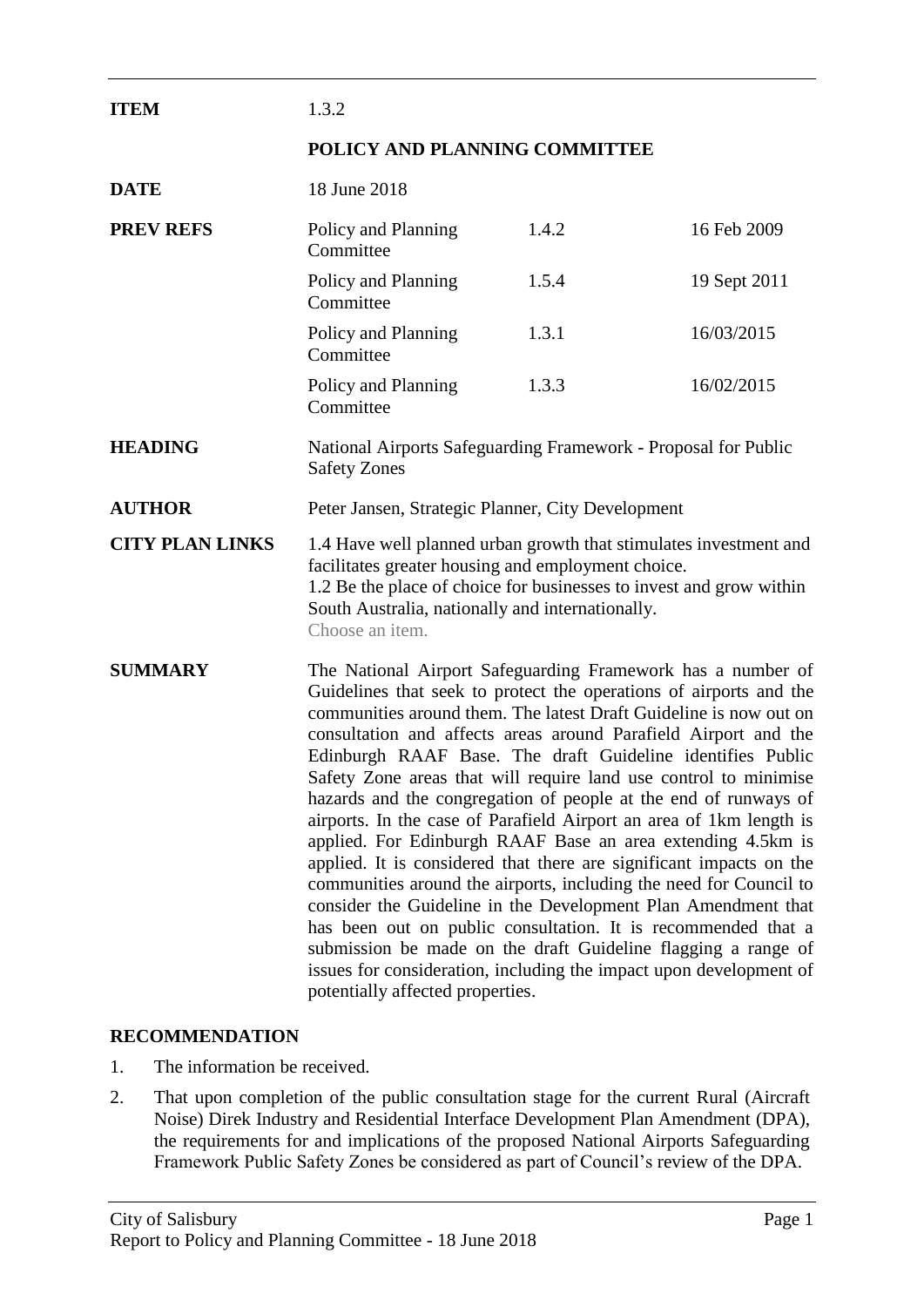- 3. That the Minister for Planning and the Department of Transport Infrastructure and Planning be advised that the proposed Planning and Design Code should include relevant airport related matters and the NASAF Guidelines and Department of Defence controls where considered appropriate, in recognition of the importance of aviation to the State economy, that it affects multiple communities and is not a single Council issue, and accordingly requires a standardised policy approach and leadership from the State Government on these matters.
- 4. The General Manager City Development be delegated the authority to make a submission on the Draft Guideline – Managing the Risk in Public Safety Zones at the Ends of Runways, incorporating the commentary under paragraph 4.1 of the report to the 18 June 2018 Policy and Planning Committee meeting (Agenda item 1.3.2) summarised as relating to the following matters:
	- a. The need for NASAG to investigate land value impacts on existing land owners and businesses within the designated areas if Public Safety Zones are applied.
	- b. Recognition of the need for authorities (including Councils) to have access to relevant information and expertise, and the need for funding for modelling to understand the relevance to specific airports.
	- c. NASAG obtain legal advice regarding councils' potential legal liability.
	- d. How changing operations at airports are consulted on, managed and incorporated into the identified public safety zones.
	- e. Rights and triggers for Councils and Authorities to impose future restrictions on airports should the Public Safety Zones result in unreasonable impacts upon affected properties.
	- f. Clear and unambiguous information is relayed to the affected communities and businesses by the Federal authorities that this is a result of a Federal direction.
	- g. Recognition and acceptance by the Federal Government that compulsory acquisition, compensation and relocation is available to the affected property owners and occupiers from Federal funding, with an agreed framework of eligibility.
	- h. Recognition that a long term Council Development Plan Amendment has been significantly impacted as a result of this Guideline.
	- i. Recognition by the Federal Government, NASAG, and the State Planning Ministers that the incremental release of the various Guidelines, and regulations for the protection of airports have a significant incremental and increasing impact on the communities around airports, and are multiplied in the City of Salisbury due to the presence of two significant airports in the City.

# **ATTACHMENTS**

This document should be read in conjunction with the following attachments:

- 1. Draft Guideline Managing the Risk in Public Safety Zones at the Ends of Runways
- 2. Fact Sheet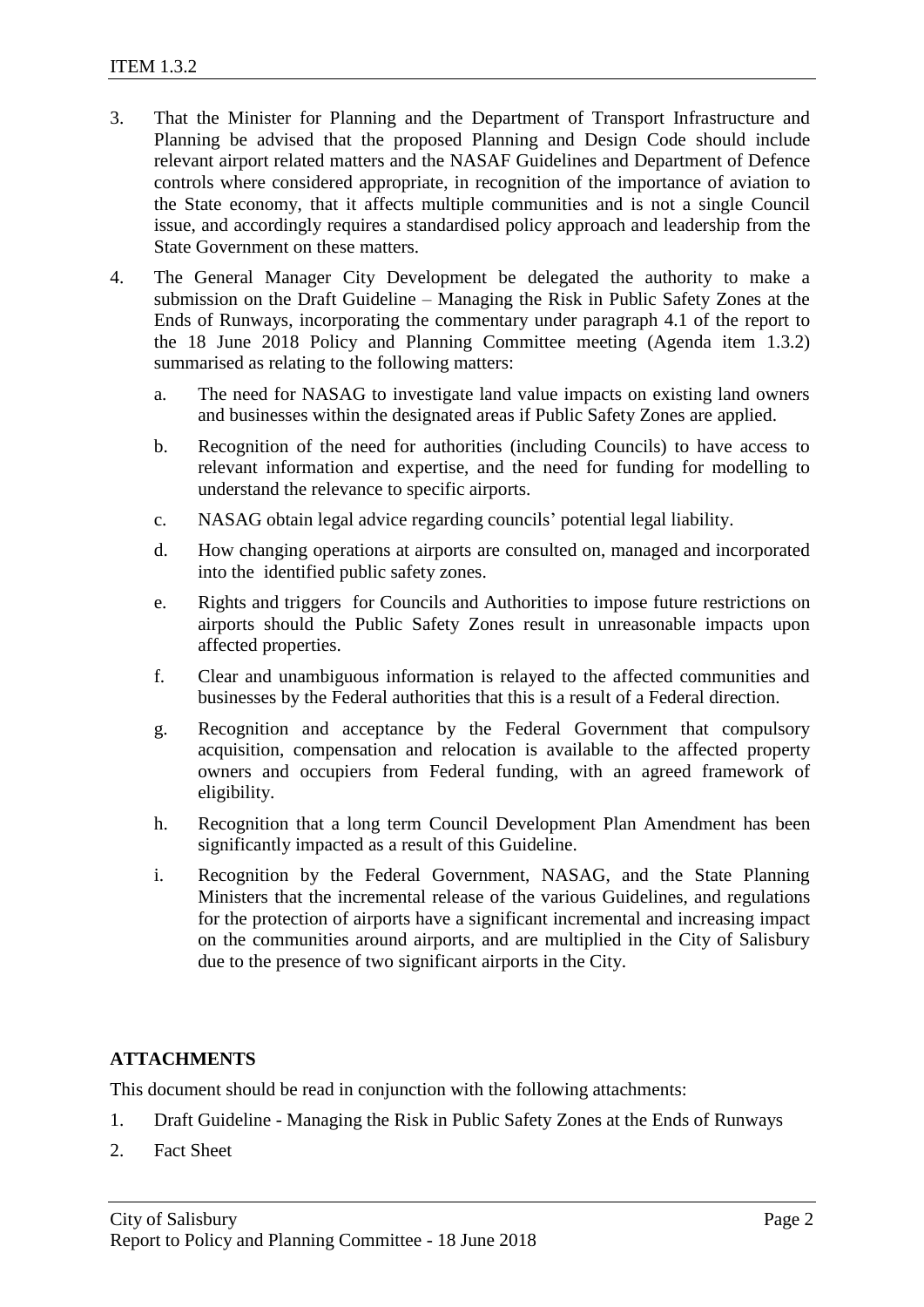- 3. Frequently Asked Questions
- 4. Potential Affected Areas Maps
- 5. March 2015 Report and attachments to Policy Planning Committee

### **1. BACKGROUND**

- 1.1 The Federal Government in response to its obligations arising from the Convention on International Civil Aviation formed the National Airports Safeguarding Advisory Group in 2010 which has been preparing a National Airports Safeguarding Framework. The Framework takes the form of various Guidelines which are agreed upon by the State Planning Ministers and incorporated into the respective planning systems as appropriate.
- 1.2 There have been a number of Guidelines prepared and adopted and relate to
	- 1.2.1 Managing Aircraft Noise
	- 1.2.2 Managing Windshear and Turbulence
	- 1.2.3 Wildlife Strikes
	- 1.2.4 Wind Turbines Farms
	- 1.2.5 Lighting
	- 1.2.6 Intrusions into Protected Airspace
	- 1.2.7 Communications, Navigation, Surveillance protection
	- 1.2.8 Helicopter Landing sites
- 1.3 A new draft Guideline *Managing the Risk in Public Safety Zones at the Ends of Runways* is now out on consultation. (Refer Attachment 1)
- 1.4 Consultation closes on  $12<sup>th</sup>$  July 2018.

# **2. CONSULTATION / COMMUNICATION**

- 2.1 Internal
	- 2.1.1 Development Services
- 2.2 External
	- 2.2.1 Parafield Airport Ltd

Parafield has indicated at the Airport forums that the Guideline should reflect a model that is best suited based on each airports usage and fleet mix statistical risk analysis. This may result in a different model than those preferred in the draft Guideline, particularly for airports with flight training.

2.2.2 Department of Defence

The Department of Defence (DoD) has recently informed Council staff via email that it now considers civil airport Public Safety Zones (like the Queensland Model) are not suited for military airfields, and that it supports the approach of the USA Model. A meeting is arranged with staff and the DoD for  $18<sup>th</sup>$  June 2018, and a verbal update of any new information will be provided at the Committee meeting.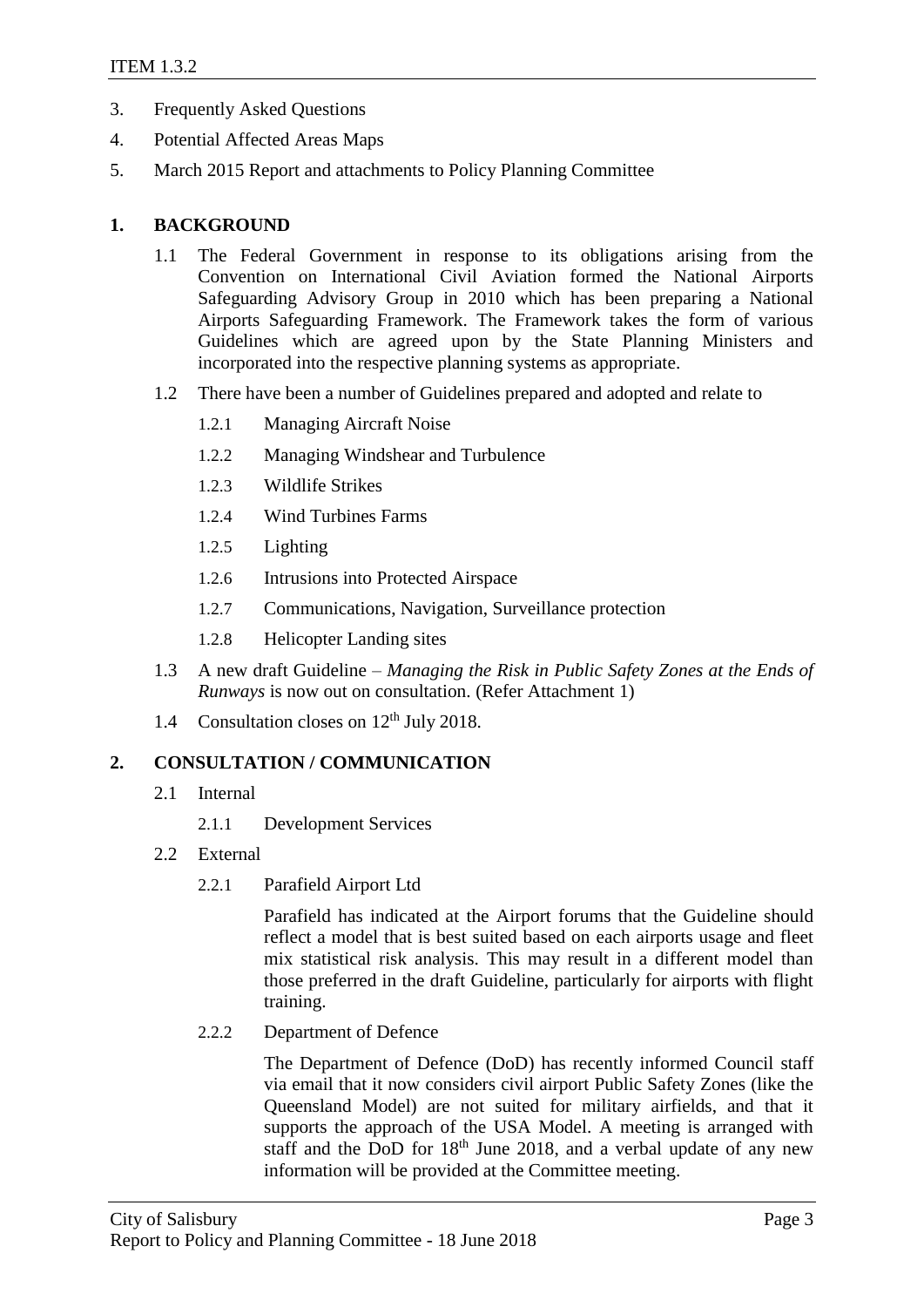# **3. REPORT**

- 3.1 The Draft Guideline (Attachment 1) essentially proposes that:
	- 3.1.1 State and Local planning authorities are responsible for development proposals based on adopted policies that have been incorporated into planning schemes.
	- 3.1.2 Public Safety Zones are designated areas of land at the end of runways within which restrictions apply to developments to ensure the number of people and hazardous materials are controlled and minimised to reduce the risk to the community in the event of an accident on take-off or landing.
	- 3.1.3 The dimensions of a Public Safety Area are typically determined by statistical chance of an accident occurring at a particular location. There is no current International Civil Aviation Authority standard or methodology recognised as best practice. As such, implementation of Public Safety Areas around the world has not been uniform.
	- 3.1.4 The Guideline is not intended to apply retrospectively to existing development, but is intended to ensure there is no risk from new development, with new or replacement development, changes of use, and rezoning of land being discouraged unless it results in reducing the number of people living, working or congregating within the Public Safety Area.
	- 3.1.5 Potentially incompatible land uses could be considered for approval in a Public Safety Zone if a qualified risk report is prepared for the Planning Authority.
	- 3.1.6 Transport infrastructure such as roads and rail within Public Safety Areas should also be considered for its risks.
	- 3.1.7 The Public Safety Zones may be applied through the identification of an area of land based on the Queensland model, the UK model, or an assessment of public risk on a case by case basis. The City of Salisbury has applied both of these assessment models in its Development Plan policy. (Refer to Attachment 4)
	- 3.1.8 As the City of Salisbury also contains the Department of Defence RAAF Edinburgh Base, it is necessary to consider the Public Safety Zones that are sought to apply to military airfields. In the absence of the Australian Defence guidelines, it is recommended in the Draft Guideline that the US Department of Defence apply is used. The affected area is made of three areas of differing levels of land use control, with a total length of 4.5km (Refer to Attachment 4). This model is now supported by the Department of Defence.
- 3.2 Current City of Salisbury situation
	- 3.2.1 The City of Salisbury has been responsible in its previous considerations of the two significant airports within its area, and has been aware of airport related matters for many years. Council has adopted various planning policies and previous NASAF Guidelines and included Public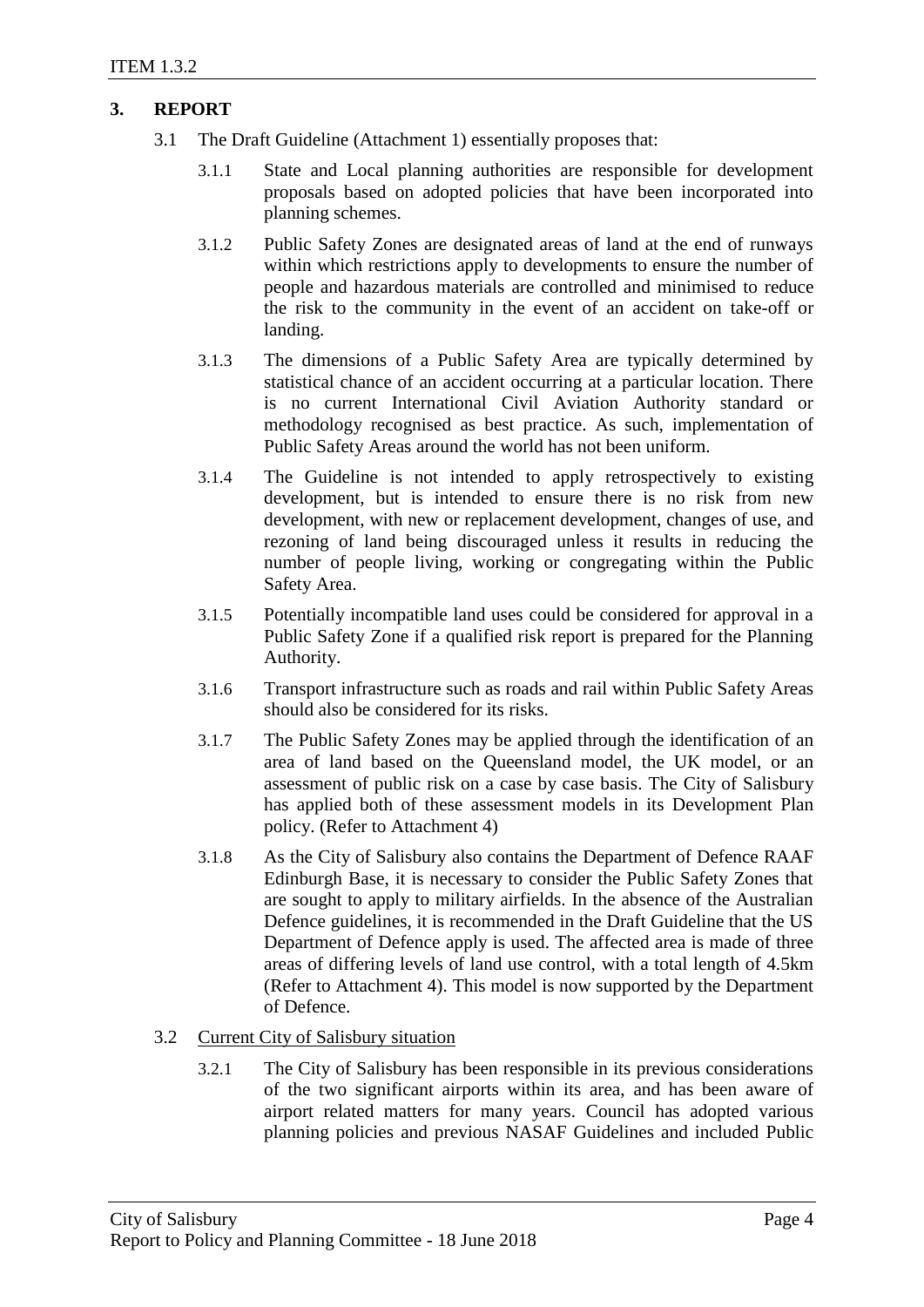Safety Zones as opportunities arose. This has often been in the absence of any State Government guidance.

- 3.2.2 Authorised Development Plan Amendments that have considered this issue include:
	- Burton/Direk Residential Plan Amendment Report 1998
		- o This considered residential opportunities as a result of changed noise contours, and included the public safety area in considerations.
	- Direk Plan Amendment Report 2007
		- o This considered rezoning Deferred Industry to Industry and included policies protecting Edinburgh operations such as building heights, lighting, hazardous materials, noise, and a public safety area identification for the secondary runway.
	- Rural (Aircraft Noise)/Direk West Sector Industry DPA 2011
		- o This converted a portion of Rural Aircraft Noise Zone to Industry and included policies on building heights, noise, hazardous materials, and land use restrictions for a public safety area for the main runway.
	- Mixed Use (Bulky Goods, Entertainment and Leisure) Zone DPA 2014
		- o This adopted a risk based analysis to develop the land use policies for building location, heights, and lighting for the Kings Road site opposite the Parafield Airport.
		- o A development application for use of this land has considered airport operations in the assessment of the application.
	- Mawson Lakes DPA 2016
		- o This incorporated a Public Safety Area based on the Queensland model over the University sports grounds to the southwest of Parafield Airport.
- 3.2.3 The current Development Plan Amendment that is affected by this proposed Guideline is the *Rural (Aircraft Noise) Direk Industry and Residential Interface DPA* which is out on public consultation. This DPA proposes to use the Queensland model for the land use policy over land to the south of the RAAF Base, and also incorporates building heights, land use controls for hazardous materials, noise assessment and building position and use controls.
- 3.2.4 Attachment 4 seeks to inform of the main areas that have already been identified for public safety areas, and the newly impacted areas based on the Guideline directions.
- 3.3 Impacts on City of Salisbury
	- 3.3.1 The primary impacts for the Parafield Airport locality are (refer Attachment 4):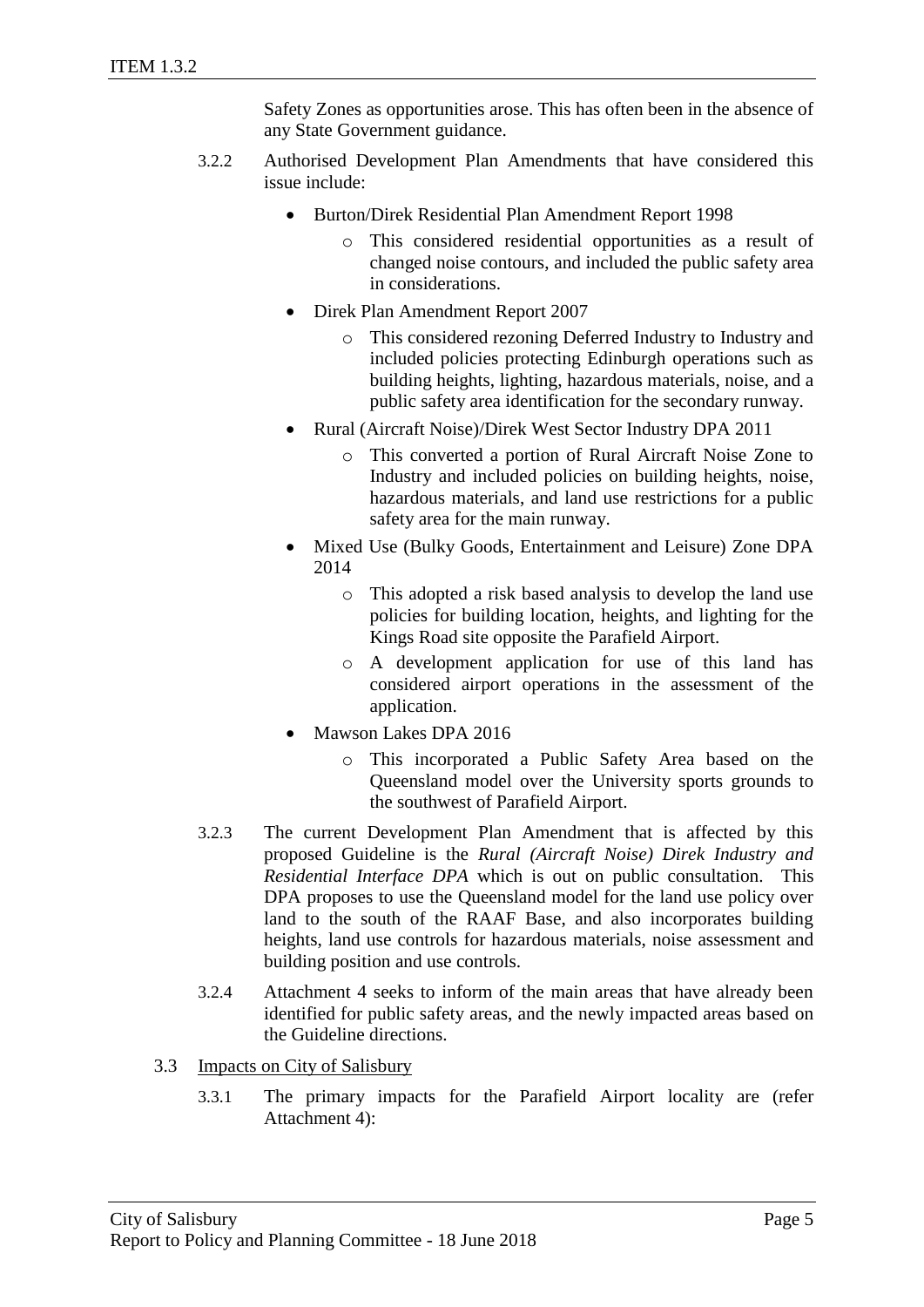- Extension of Public Safety Zones beyond the Kings Road site into the Industry Zone in Salisbury South for the main runways to the north east.
- Identification of Public Safety Zones into the Residential Zone in Parafield Gardens for the secondary runways to the west.
- Identification of Public Safety Zones that reach into the Commercial Zone and Industry Zone in Para Hills West along Main North Road, for the secondary runways to the east.
- Potential impact on a development application for a site opposite the airport on Kings Road that has been the subject of a Development Plan Amendment which considered airport requirements and applicable Guidelines at the time.
- Approximately 370 additional properties are affected.
- 3.3.2 The primary impacts for the RAAF Edinburgh Base locality (refer Attachment 4):
	- The USA Defence model is significantly larger and more detailed than the Queensland Model and extends south of the main runway for 4,580m, and is 915m wide.
	- There are three areas within the potential area of decreasing control away from the runway.
	- The 'Clear Zone' should have no structures of any kind. Agriculture is the recommended use.
	- APZ 1 (Accident Potential Zone 1) prohibits large congregations of people or storage or handling of hazardous material.
	- APZ 2 (Accident Potential Zone 2) allows for some manufacturing uses and the like that have low staff requirements, but still limits activities with hazardous materials and high public congregations. Dwelling density of five dwellings per hectare is allowed (very low density).
	- The USA Defence model overlays current Urban Employment Zone land, Primary Production Zone, Residential Zone, Open Space Zone, and Neighbourhood and Local Centre Zones.
	- Approximately 40 properties are in the Clear Zone, 370 properties in the APZ 1 Zone, and 1950 properties in the APZ 2 Zone – a total of 2360 properties.
	- Current residential density of the existing residential areas in the APZ 2 Zone area is in the order of 15 dwellings per hectare.
	- The proposed model is significantly different to the Queensland Model that has been used in the preparation of the DPA currently on public consultation that is seeking to change the Primary Production Zone to Urban Employment Zone.
- 3.4 Implications
	- 3.4.1 The Draft Guideline, if eventually adopted, would have serious implications for residents and owners of residential, retail, commercial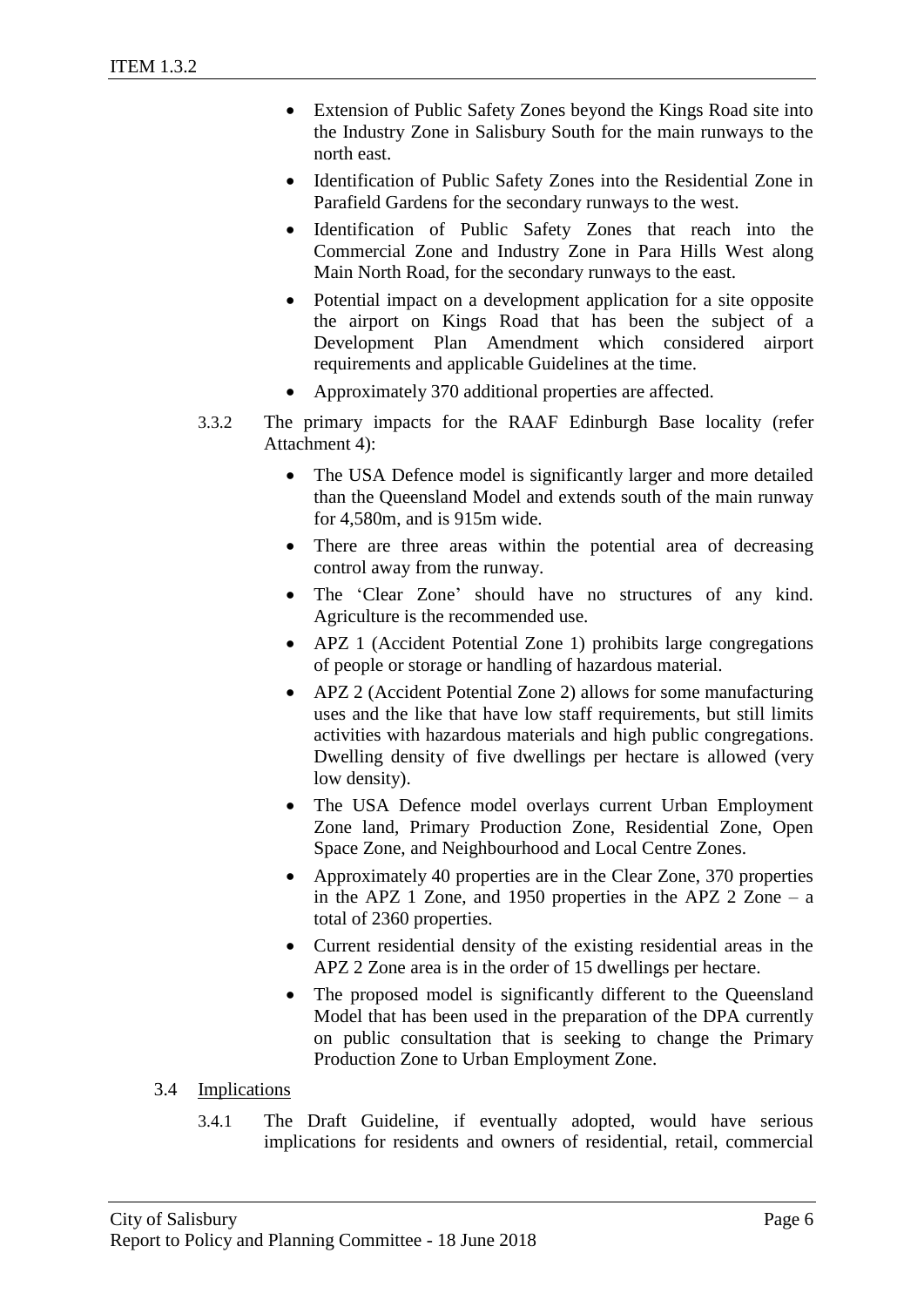and industrial properties within the areas identified for Parafield Airport and Edinburgh RAAF Base as per Attachment 4.

- 3.4.2 The actual current risk is not changed by the identification of these areas, however, the long term land use implications are significant.
- 3.4.3 The Draft Guideline indicates that it will not apply retrospectively to existing development, but is intended to ensure there is no risk from new development or replacement development. The Frequently Asked Questions associated with the Draft Guideline (refer Attachment 3) comments that the introduction of a Public Safety Zone should not affect the value of properties around airports, and refers to a study that looked at house prices relative to aircraft noise.
- 3.4.4 The requirements of Draft Guideline, if adopted, would eventually be incorporated into the Development Plans of councils, which has a potentially significant impact on land value depending on the allowed uses within zones. It is considered that acoustic impacts are very different from land use restrictions when assessing property value. This is not articulated in the draft Guideline or supporting documentation.
- 3.4.5 There would be significant impost on current land owners should restrictions be imposed on the developments within the affected areas. In the absence of any reports on this in the Guideline, it is assumed that there would be a significant difference in land value from current values as the transition of land uses occurs in accordance with the proposed Guidelines controls.
- 3.4.6 The current *Rural (Aircraft Noise) Direk Industry and Residential Interface DPA* out on public consultation has proposed policy based on the Queensland Model for public safety zones. It seeks to convert Primary Production Zone land to Urban Employment, and identifies portion of a site to be incorporated into the existing Neighbourhood Centre on Waterloo Corner Road with the remainder to become Residential in accordance with noise contours. The USA Department of Defence Model as considered in the Draft Guideline if applied to the Edinburgh Airport would stifle proposed policy and zone changes and require Council reconsideration of the draft DPA now out on public consultation.
- 3.4.7 This position by the Department of Defence is significantly different to its previously stated position in previous dealings with rezonings. The previous position was to support the Queensland model. (Refer to Attachment 5)
- 3.4.8 The State position on the impact of the draft Guideline is unknown at the time of this report.
- 3.4.9 Different countries have adopted various models of Public Safety Zones which have different identified affected areas. It appears that authorities are able to investigate their own preferred models, but in the absence of access to aircraft knowledge and operational information, and a risk analysis for each airport, a template has been offered for consideration in this draft Guideline.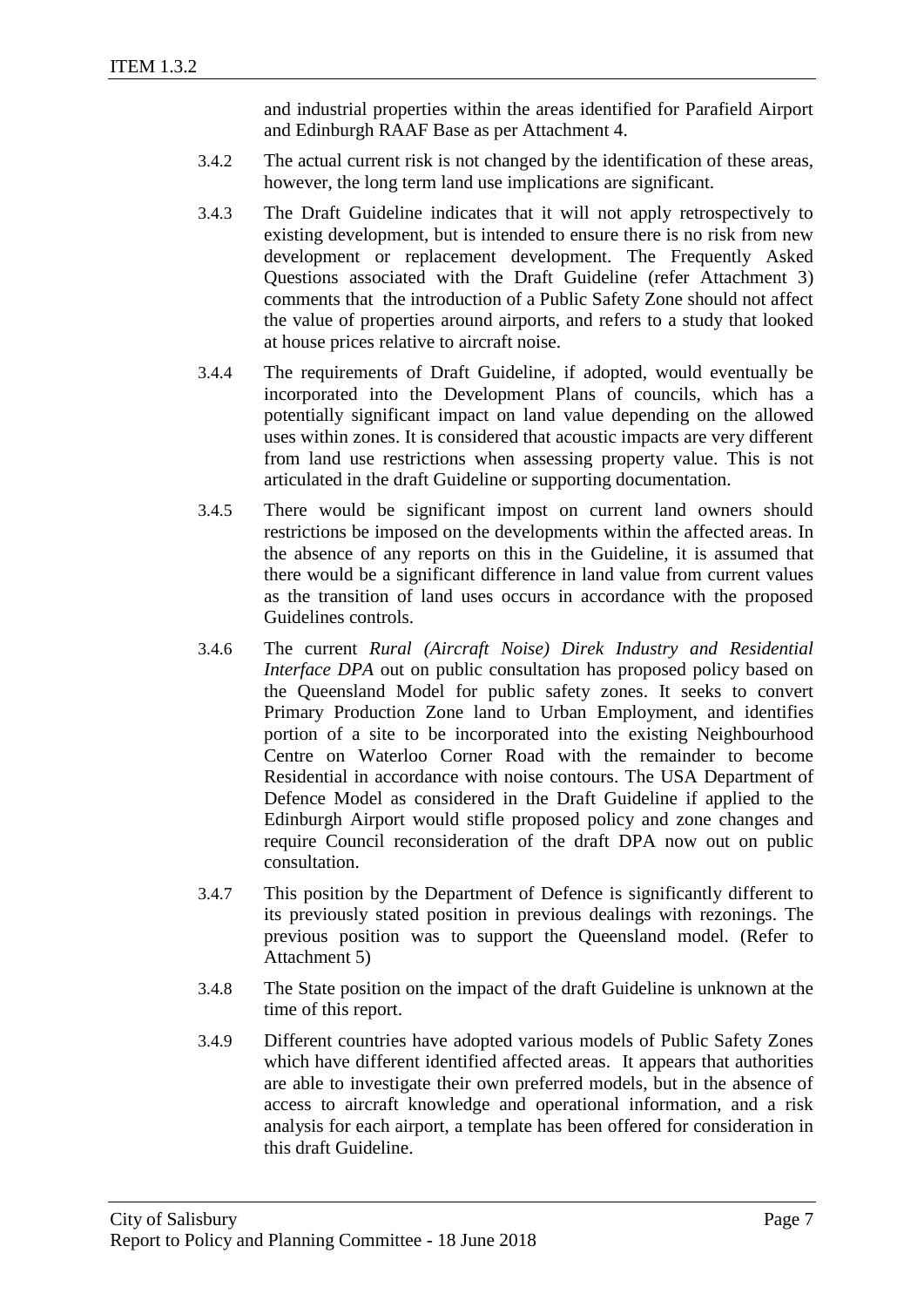- 3.4.10 It also needs to be identified that this Draft Guideline is part of a suite of Guidelines and controls on communities around airports in order to protect airport operations. However, there has been no overall consideration by the Federal Government that the incremental imposition of the various Guidelines and controls has an incrementally increasing impact upon the communities, particularly if one Council area such as Salisbury contains two significant airports that require the application of these Guidelines and controls.
- 3.4.11 Communities around airports are limited and affected by various existing restrictions and controls over lighting, building heights, intrusions into airspace, windshear and turbulence minimisation, wildlife strike management, wind turbine locations, lighting controls, communications and navigation protection, helicopter landing sites, and aircraft noise.
- 3.4.12 When these Guidelines are combined, a significant number of properties are affected, and a large proportion are subject to more than one control. This is having an impact on the economic potential of many properties and is not being recognised or considered in the draft Guideline, the National Airports Safeguarding Framework, or the individual airports' Masterplans investigations or Defence (Aviation Area) Regulations.
- 3.5 Draft Guideline process
	- 3.5.1 The Draft Guideline approval process is that the National Airport Safeguarding Group will consider public responses and then present the finalised Guideline to the Federal Transport and Infrastructure Council for endorsement. The Council is made up of Commonwealth, State, and Territory planning and transport representatives, Department of Defence, Civil Aviation Safety Authority, Airservices Australia, and the Australian Local Government Association. It is then a matter for each State to determine timeframes and approach for the introduction of the Public Safety Zones.
	- 3.5.2 Council staff and the Aviation Consultation Committees have been prosecuting this issue (and other aviation related policy) to the State Planning Reforms for its consideration in the belief that it is the responsibility of the State to consider the impacts of the airports policy on the communities around them and are best positioned to impose a consistent and equitable policy framework.
	- 3.5.3 The responsibility eventually transfers to councils in their Development Plans, but this can take some time to occur. This Draft Guideline has been in preparation for some time, and is likely to be the subject of differing acceptance across the country.
	- 3.5.4 However, not taking into consideration the land use policy implications as a result of this Guideline could be a serious matter for councils. Even though the actual risk of aircraft accident is not changed by applying or not applying the Guideline, there are potential consequences if Council allowed developments to occur that were not compliant with the guidelines, and there was an accident within the designated areas affected by the guidelines. Noting also that this is in an over-arching context that the primary development policy document that councils must refer to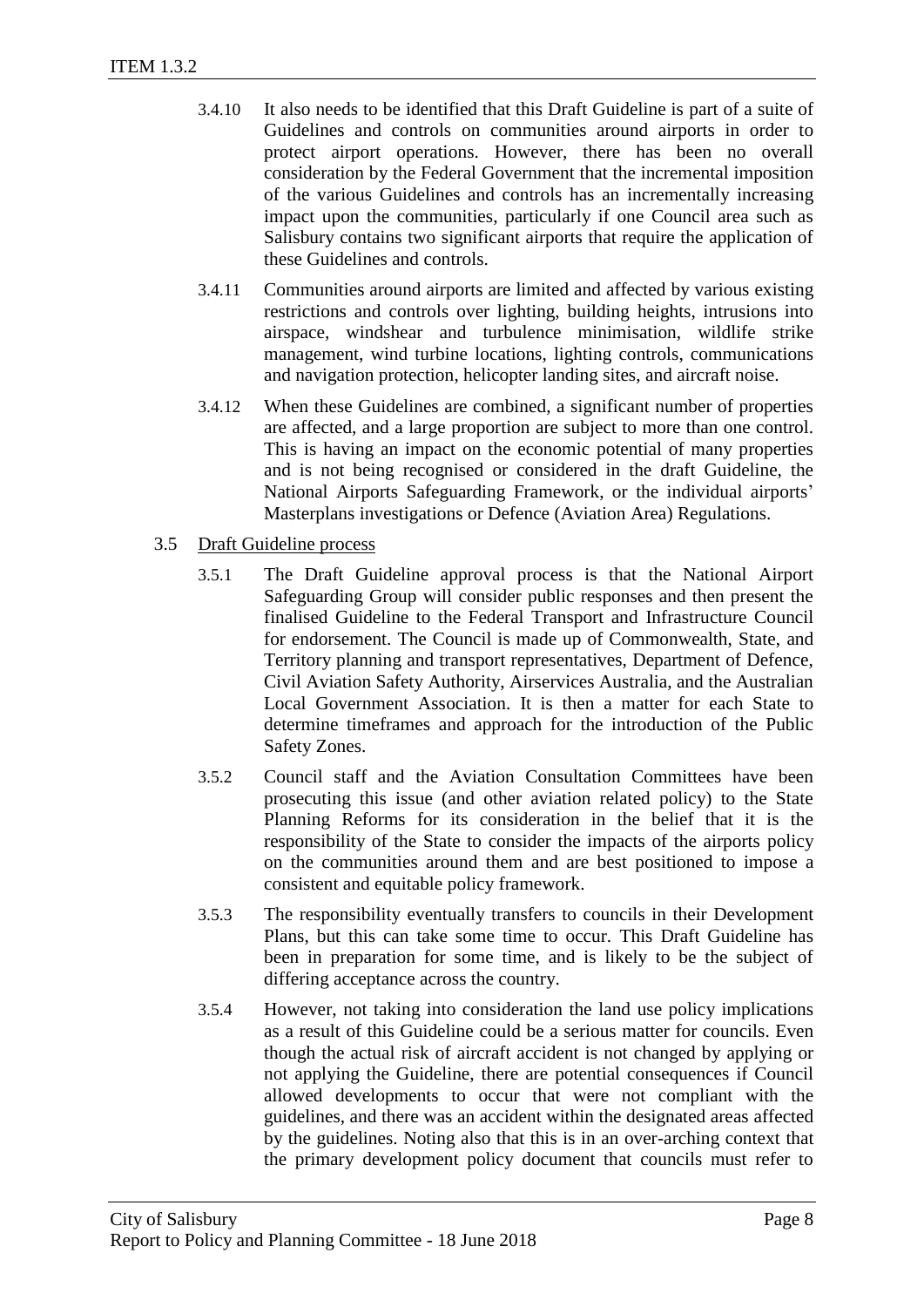when assessing development applications is the Development Plan, and unless the guidelines are embodied in Development Plans, the ability of counncils to apply the guidelines in development assessment is more limited.

# **4. CONCLUSION / PROPOSAL**

- 4.1 It is considered that
	- 4.1.1 Council should complete the public consultation stage of the Rural (Aircraft Noise) Direk Industry and Residential Interface Development Plan Amendment, and incorporate consideration of the Draft Guidelines in the further review of the DPA post-consultation.
	- 4.1.2 DPTI and the Minister for Planning be advised that there must be consideration and inclusion into the Planning and Design Code of airport related matters and the NASAF Guidelines and Department of Defence controls as a recognition of aviation importance to the State economy, that it affects multiple communities and that a standardised approach and leadership is provided by the State on these matters.
	- 4.1.3 A submission is made on the Draft Guideline with commentary based on this report, particularly:
		- It is considered that there is a critical need for NASAG to investigate land value impacts within the designated areas if Public Safety Zones are applied, and not rely on airplane noise studies to provide a position on land value impacts as is the case in the draft Guideline. This study must also include consideration of the other restrictions that apply to properties as per the Framework Guidelines in order to understand the full impact of airport protection.
		- Recognition that the consideration of various models of Public Safety Areas requires access to information that individual authorities do not have, and that expertise and funding be made available on modelling to understand the relevance of particular models to each airport.
		- NASAG obtain legal advice to show that Councils that use the recommended templates are not liable for future litigation in the event of an aircraft accident.
		- Recognition that changing operations occur at airports and how these might be consulted on, managed and incorporated into the identified public safety zones, and the provision of funding for the relevant authorities for the assessment and application of these amended impacts into its controls.
		- Recognition that there must be reciprocal rights for councils and Authorities to require airports to have future restrictions imposed should the impost on the identified properties and communities around airports be increased to a level that is unreasonable, and that triggers for the imposition of further controls be identified.